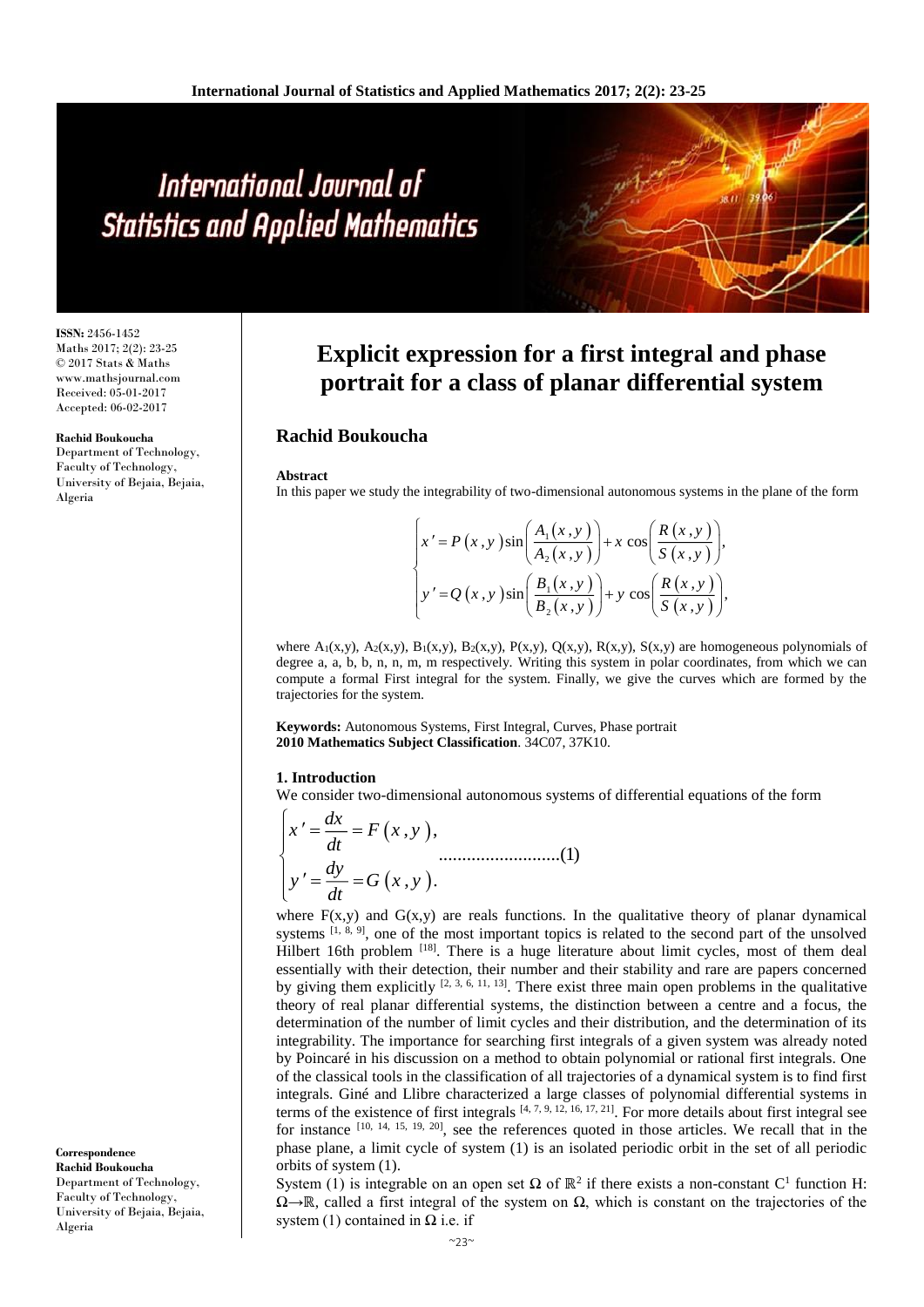International Journal of Statistics and Applied Mathematics

$$
\frac{dH(x,y)}{dt} = \frac{\partial H(x,y)}{\partial x} F(x,y) + \frac{\partial H(x,y)}{\partial y} G(x,y) \equiv 0,
$$

in the points of  $Ω$ .

Moreover, H=h is the general solution of this equation, where h is an arbitrary constant. It is well known that for differential systems defined on the plane  $\mathbb{R}^2$  the existence of a first integral determines their phase portrait see [5].

In this paper we study the integrability of two-dimensional autonomous systems in the plane of the form

$$
\begin{cases}\nx' = P(x, y) \sin\left(\frac{A_1(x, y)}{A_2(x, y)}\right) + x \cos\left(\frac{R(x, y)}{S(x, y)}\right), \\
y' = Q(x, y) \sin\left(\frac{B_1(x, y)}{B_2(x, y)}\right) + y \cos\left(\frac{R(x, y)}{S(x, y)}\right),\n\end{cases}
$$
\n
$$
(2)
$$

where  $A_1(x,y)$ ,  $A_2(x,y)$ ,  $B_1(x,y)$ ,  $B_2(x,y)$ ,  $P(x,y)$ ,  $Q(x,y)$ ,  $R(x,y)$ ,  $S(x,y)$  are homogeneous polynomials of degree a, a, b, b, n, n, m, m respectively. Writing this system in polar coordinates, from which we can compute a formal First integral for the system. Finally, we give the curves which are formed by the trajectories for the system. We define the trigonometric functions

$$
f_1(\theta) = P(\cos\theta, \sin\theta)(\cos\theta)\sin\frac{A_1(\cos\theta, \sin\theta)}{A_2(\cos\theta, \sin\theta)} + Q(\cos\theta, \sin\theta)(\sin\theta)\sin\frac{B_1(\cos\theta, \sin\theta)}{B_2(\cos\theta, \sin\theta)},
$$

$$
f_2(\theta) = \cos\frac{R(\cos\theta, \sin\theta)}{S(\cos\theta, \sin\theta)},
$$

$$
f_3(\theta) = Q(\cos\theta, \sin\theta)(\cos\theta)\sin\frac{B_1(\cos\theta, \sin\theta)}{B_2(\cos\theta, \sin\theta)} - P(\cos\theta, \sin\theta)(\sin\theta)\sin\frac{A_1(\cos\theta, \sin\theta)}{A_2(\cos\theta, \sin\theta)}.
$$

### **Main result**

Our main result on the existence of a First integral and the curves which are formed by the trajectories of the 2 dimensional differential systems (2) is the following.

**Theorem 1** *Let us consider the system* (2)*, then the following statements hold.*

*(a) If f<sub>3</sub>*  $(\theta) \neq 0$ ,  $n \neq 1$  *and*  $S(cos \theta, sin \theta)$   $A_2(cos \theta, sin \theta)$  $B_2(cos \theta, sin \theta) \neq 0$ , then system (2) has the first integral

$$
H(x,y) = (x^{2} + y^{2})^{\frac{n-1}{2}} \exp((1-n)\int_{0}^{\arctan{\frac{y}{x}}} g_{1}(s)ds) - (n-1)\int_{0}^{\arctan{\frac{y}{x}}} \exp((1-n)\int_{0}^{w} g_{1}(s)ds) g_{2}(w)dw,
$$
  
where  $g_{1}(\theta) = \frac{f_{1}(\theta)}{f_{3}(\theta)}, g_{2}(\theta) = \frac{f_{2}(\theta)}{f_{3}(\theta)}.$ 

*Moreover the phase portrait of the differential system (2), in Cartesian coordinates is given by*

$$
x^{2} + y^{2} = \left( h \exp((n-1)\int_{0}^{\arctan{\frac{y}{x}}} g_{1}(s)ds) + x^{2} + y^{2} = \left( (n-1) \exp((n-1)\int_{0}^{\arctan{\frac{y}{x}}} g_{1}(s)ds) \right) + \int_{0}^{\arctan{\frac{y}{x}}} \exp((1-n)\int_{0}^{w} g_{1}(s)ds)g_{2}(w)dw \right)^{1/2},
$$

*where h*∈ℝ*.*

 $\boldsymbol{u}$ 

*(b) If*  $f_3$  *(* $\theta$ *)*  $\neq 0$ *,*  $n =1$  *and*  $S(cos \theta, sin \theta)$   $A_2(cos \theta, sin \theta)$  $B_2(cos\theta, sin\theta) \neq 0$ , then system (2) has the first integral

$$
H(x,y) = (x^{2} + y^{2}) \exp(-\int_{0}^{\arctan{\frac{y}{x}}} (g_{1}(s) + g_{2}(s))ds).
$$

Moreover the phase portrait of the differential system (2), in Cartesian coordinates is given by

$$
x^{2} + y^{2} = h \exp(\int_{0}^{\arctan{\frac{y}{x}}} (g_{1}(s) + g_{2}(s))ds),
$$

*where h*∈ℝ*.*

*(c) If f<sub>3</sub>*  $(\theta) = 0$  *for all*  $\theta \in \mathbb{R}$ *, then system (2) has the first* 

$$
integral H(x, y) = \frac{y}{x}.
$$

*Moreover the phase portrait of the differential system* (2)*, in Cartesian coordinates is given by y=hx where h*∈ℝ*.*

**Proof** In order to prove our results we write the polynomial differential system (2) in polar coordinates  $(r, \theta)$  defined by  $x = r \cos\theta$  and  $y = r \sin\theta$ , then system (2) becomes

$$
\begin{cases} r' = f_1(\theta) r^n + f_2(\theta) r, \\ \theta' = f_3(\theta) r^{n-1}, \end{cases}
$$
\n(3)

where the trigonometric functions  $f_1$  ( $\theta$ ),  $f_2$  ( $\theta$ ),  $f_3$  ( $\theta$ ) are  $d<sub>1</sub>$  $\overline{d}$ 

given in introduction, 
$$
r' = \frac{dr}{dt}
$$
,  $\theta' = \frac{dv}{dt}$ .

*If*  $f_3$  ( $\theta$ )  $\neq 0$ ,  $n \neq 1$  and S (cos $\theta$ , sin  $\theta$ )  $A_2$ (cos $\theta$ , sin  $\theta$ )  $B_2(cos \theta, sin \theta) \neq 0$ .

Taking as new independent variable the coordinate θ, this differential system (3) writes

$$
\frac{dr}{d\theta} = g_1(\theta) r + g_2(\theta) r^{2-n}
$$
\n(4)

Where 
$$
g_1(\theta) = \frac{f_1(\theta)}{f_3(\theta)}, g_2(\theta) = \frac{f_2(\theta)}{f_3(\theta)}
$$
, which is a Bernoulli

equation. By introducing the standard change of variables  $p=r^{n-1}$  we obtain the linear equation

$$
\frac{d\rho}{d\theta} = (n-1)(g_1(\theta)\rho + g_2(\theta))
$$
\n(5)

The general solution of linear equation (5) is

$$
\rho(\theta) = \exp((n-1)\int_0^{\theta} g_1(s)ds) \left[\alpha + (n-1)\int_0^{\theta} \exp((1-n)\int_0^w g_1(s)ds)g_2(w)dw\right],
$$

where  $\alpha \in \mathbb{R}$ , which has the first integral